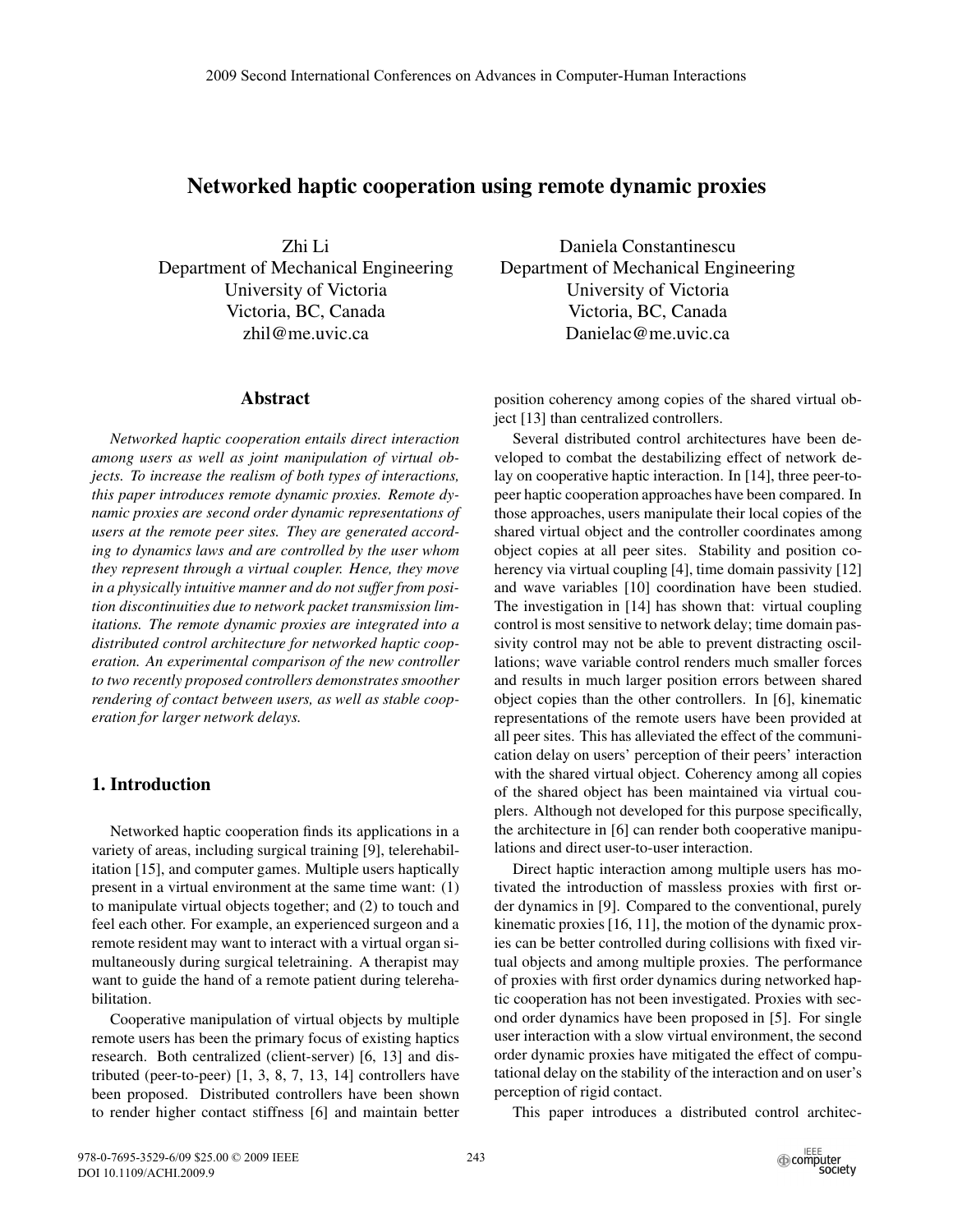ture for networked haptic cooperation that enables multiple users to manipulate virtual objects together as well as to interact with each other directly. The architecture uses the new concept of remote dynamic proxies to render contact between users. Remote dynamic proxies are second order dynamic representations of remote users at peer sites. As shown through experiments, they can be used to render physically intuitive direct interaction among users, as well as high contact stiffness in the presence of significant network delay.

The remote dynamic proxy concept is presented in Section 2 of this paper. The networked haptic cooperation architecture with remote dynamic proxies is developed for two peers in Section 3. Its performance is experimentally compared to the performance of the distributed control architectures with virtual coupling coordination from [6, 14] in Section 4. Conclusions and directions for future work end the paper in Section 5.

#### **2. The remote dynamic proxy**

To interact with each other directly, networked users need information about their remote peers. This section proposes to provide such information via remote dynamic proxies. As illustrated in Figure 1, a remote dynamic proxy is a proxy of a remote user in the local copy of the shared virtual environment of one of its peers. In particular, the remote dynamic proxy  $RDP_{12}$  represents Peer 1 in the virtual environment of Peer 2. Remote dynamic proxies have second order dynamics and are controlled by the user whom they represent via virtual coupling<sup>1</sup>. All remote dynamic proxies of a user have the same geometric features (for collision detection) and the same inertial and damping properties (for dynamic behavior) as those of the haptic device of the peer they embody.



**Figure 1. Remote dynamic proxies (RDPs).**

A key feature of remote dynamic proxies is that they render smooth user motion at peer sites regardless of the network packet transmission rate. During haptic interaction among remote users, each haptic device updates the position of the local peer at the frequency of the force control loop, typically of the order of the order of 1KHz. Updated positions of remote users are available at much lower rates that depend on the proficiency of the network packet transmission, network traffic, etc. This leads to discontinuities in the position of remote peers and, therefore, may destabilize the interaction. Because remote dynamic proxies are rendered according to dynamic laws, they smooth remote user position discontinuities. As validated through experiments in Section 4, smooth proxy motion mitigates the destabilizing effect of network delay on haptic cooperation.

## **3. Control architecture of networked haptic cooperation with remote dynamic proxies**

This section introduces the distributed control architecture for networked haptic cooperation that incorporates the remote dynamic proxies discussed in Section 2. For simplicity of exposition and because a two-user experimental setup is employed in Section 4, the architecture is detailed for interaction between two peers herein. However, it can be directly extended to the interaction among multiple users.

The proposed distributed architecture is shown in Figure 2. In this architecture, the virtual environment of each peer comprises: (1) a copy of the virtual object which they cooperatively manipulate; and (2) a remote dynamic proxy of their peer,  $RDP_{12}$  and  $RDP_{21}$ . The network communication is represented via the network delay  $T_d$  between the two peers. The various stiffness and damping parameters characterize the various contact interactions:  $K_{vc1}$  and  $B_{vc1}$ , and  $K_{vc2}$  and  $B_{vc2}$  characterize the contact between the local user and their copy of the shared virtual object at Peer 1 and at Peer 2, respectively;  $K_{vc12}$  and  $B_{vc12}$ , and  $K_{vc21}$ and  $B_{vc21}$  characterize the contact between the remote virtual proxy and the local copy of the virtual object at Peer 1 and at Peer 2, respectively. Moreover,  $K_t$  and  $B_t$  represent the coordination gains between the two copies of the shared virtual object, as well as the gains of the control of the two users over their remote dynamic proxies. Note that the mass of the shared virtual object *m* is equally distributed between its two local copies, whereas the remote dynamic proxies have the same mass *m<sup>h</sup>* as the haptic device which they represent. Kinematics notation is used as follows:  $x_1$ and  $x_2$ , and  $\dot{x}_1$  and  $\dot{x}_2$  are the positions and velocities of the two haptic devices;  $x_{12}$  and  $x_{21}$ , and  $\dot{x}_{12}$  and  $\dot{x}_{21}$  are the positions and velocities of the two remote dynamic proxies;  $x_{01}$  and  $x_{02}$ , and  $\dot{x}_{01}$  and  $\dot{x}_{02}$  are the positions and velocities of the local copies of the virtual cube; and an apostrophe notes a delayed signal available at its peer site, e.g.,  $x_1'$  is the

<sup>&</sup>lt;sup>1</sup>In Figure 1, the virtual coupling is depicted as the bolded spring  $K_t$ and damper  $B_t$  between a remote dynamic proxy and the delayed position and velocity of the user whom it represents.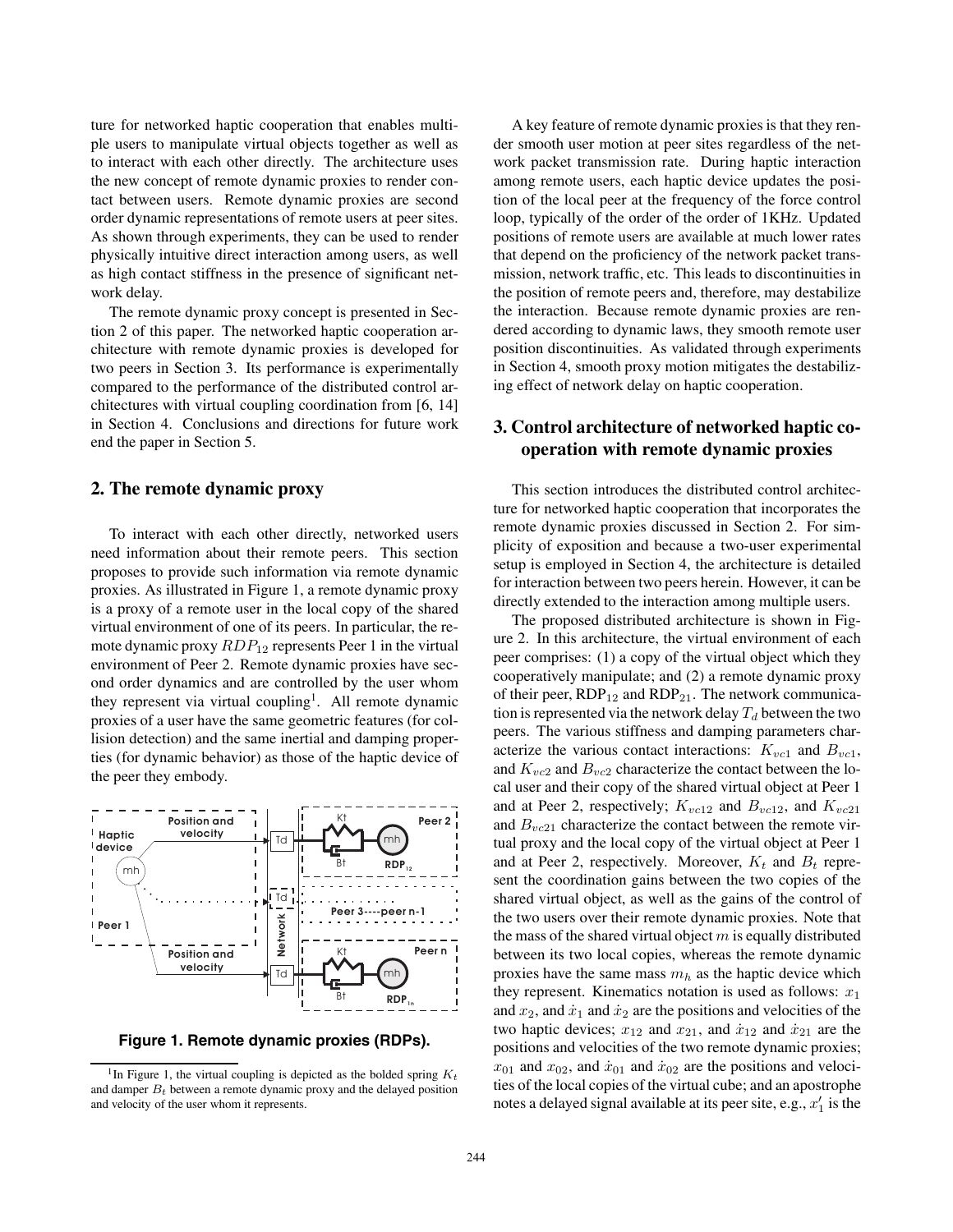

**Figure 2. Distributed control architecture with remote dynamic proxies.**

delayed position of haptic device 1 available at the Peer 2 site.

The dynamics of the networked haptic cooperation rendered via the distributed control architecture with remote dynamic proxies depicted in Figure 2 are:

• for the peer haptic devices:

$$
F_{h01} - F_{vc1} = m_h \ddot{x}_1 + b_h \dot{x}_1 \tag{1}
$$

$$
F_{h02} - F_{vch2} = m_h \ddot{x}_2 + b_h \dot{x}_2 \tag{2}
$$

• for the remote dynamic proxies:

$$
F_{t12} - F_{vc12} = m_h \ddot{x}_{12} + b_h \dot{x}_{12}
$$
 (3)

$$
F_{vc21} - F_{t21} = m_h \ddot{x}_{21} + b_h \dot{x}_{21}
$$
 (4)

• for the local copies of the virtual object:

$$
F_{vc1} - F_{t1} - F_{vc21} = \frac{m}{2}\ddot{x}_{01} + b\dot{x}_{01}
$$
 (5)

$$
F_{t2} - F_{vc2} + F_{12} = \frac{m}{2}\ddot{x}_{02} + b\dot{x}_{02}
$$
 (6)

where:

$$
F_{vc1} = K_{vc1}(x_1 - x_{01}) + B_{vc1}(\dot{x}_1 - \dot{x}_{01})
$$
 (7)

$$
F_{vc2} = K_{vc1}(x_{02} - x_2) + B_{vc1}(\dot{x}_{02} - \dot{x}_2)
$$
 (8)

$$
F_{t1} = K_t(x_{01} - x'_{02}) + B_t(\dot{x}_{01} - \dot{x}'_{02})
$$
 (9)

$$
F_{t2} = K_t(x'_{01} - x_{02}) + B_t(\dot{x}'_{01} - \dot{x}_{02})
$$
 (10)

$$
F_{vc12} = K_{vc12}(x_{12} - x_{02}) + B_{vc12}(\dot{x}_{12} - \dot{x}_{02}) \tag{11}
$$

$$
F_{vc21} = K_{vc21}(x_{01} - x_{21}) + B_{vc21}(\dot{x}_{01} - \dot{x}_{21}) \tag{12}
$$

$$
F_{t21} = K_t(x_{21} - x_2') + B_t(\dot{x}_{21} - \dot{x}_2')
$$
 (13)

$$
F_{t12} = K_t(x'_1 - x_{02}) + B_t(\dot{x}'_1 - \dot{x}_{02}) \tag{14}
$$

These dynamics are implemented on the networked haptic cooperation setup described in the following section, and used to investigate the performance of the distributed architecture with remote dynamic proxies via controlled experiments.

#### **4. Experiments**

#### **4.1. Experimental setup**

Figure 3 illustrates the experimental networked haptic cooperation system. The system uses two personal computers: one runs Window XP on an Intel Core 2 Duo CPU at 2.67GHz with 2 GB RAM; another one runs Window Vista on an Intel Core 2 Duo CPU at 1.67GHz with 3 GB RAM. A FALCON NOVINT haptic device is connected to each computer. The two devices provide 3DOF displacement sensing and force rendering and, thus, support point interaction in 3DOF virtual environments. The two computers are located in the same laboratory and can be screened visually from each other to prevent users to see each other's display. Copies of a shared virtual environment comprising a virtual cube in a rigid enclosure have been generated on each computer as C++ console applications. The two computers communicate over Internet using the UDP protocol and a Wide Area Network Emulator (WANem) [2] is used to simulate a constant network delay between them. The WANem runs on a separate personal computer. The position sensing and force rendering rate of the FALCON NOVINT haptic devices is 1KHz. The data transmission rate is 128Hz.

In the following sections, this networked haptic setup is used to contrast the controller with remote dynamic proxies introduced in Section 3 to the controllers with virtual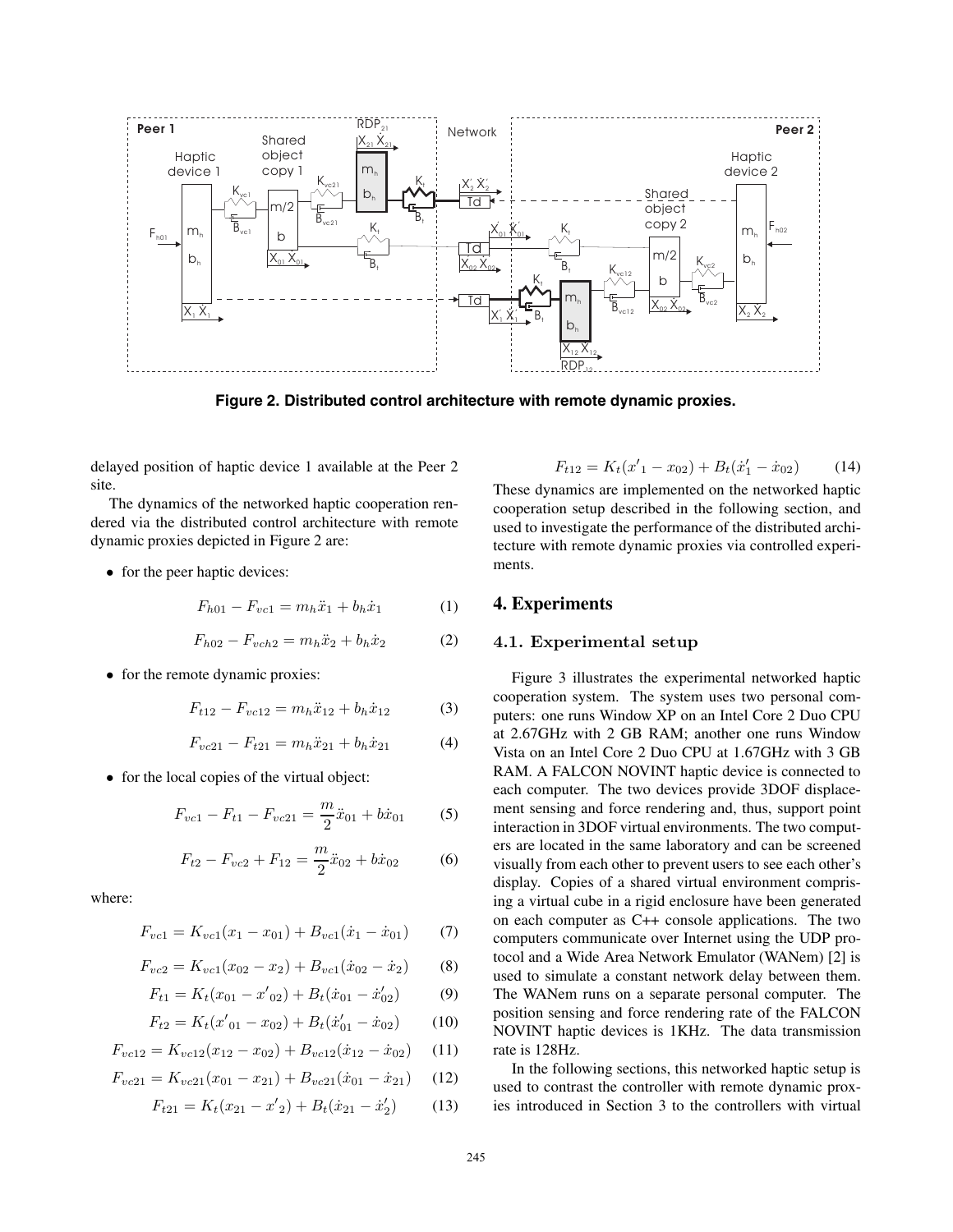#### **Emulated constant network delay**



**Figure 3. The experimental networked haptic cooperation system.**

coupling coordination proposed in [14] and [6]. To make data collected during successive cooperative manipulations comparable, the experiments are controlled. In other words, the two human peers are replaced by forces applied to each FALCON NOVINT device through commands sent to motors via software. This effectively eliminates the inherent damping of the peers' hands from the interaction. Since the two haptic interfaces are impedance type devices, the controlled forces have no stabilizing effect compared to userapplied forces.

### **4.2. Experiment I - cooperative manipulation**

The first experiment investigates position coherency between the local copies of the rigid virtual cube in the rigid enclosure depicted in Figure 4. This figure is the snapshot of the screen of Peer 1 at the beginning of the experiment. The rigid enclosure is designed to ensure the same initial conditions among the successive experiments and to limit the interaction to the x-axis. The two users are initially at rest and in contact with the virtual cube. During the experiment, Peer 1 pushes the virtual cube and Peer 2 with a constant force  $F_{hand\_peer1} = 5N$ , whereas Peer 2 applies no force onto the shared cube. The various controller gains, chosen as in [14] and [6], are:  $K_{vc1} = K_{vc2} = K_{vc12} = K_{vc21} =$ 4000N/m;  $B_{vc1} = B_{vc2} = B_{vc12} = B_{vc21} = 10$ Ns/m;  $K_t = 2000$ N/m;  $B_t = 300$ Ns/m. The mass of the virtual cube is  $m = 0.25$ kg, and the mass of the remote dynamic proxies is *m<sup>h</sup>* = 0*.*01kg. Damping is incorporated neither in the remote dynamic proxies nor in the virtual cube, i.e.,  $b_h = b = 0$ Ns/m. A network delay  $T_d = 50$ ms is emulated via the WANem.

The three control architectures being contrasted via the experimental cooperative manipulation of the virtual cube in Figure 4 are: (1) the peer-to-peer architecture with virtual coupling coordination between cube copies investi-



**Figure 4. Snapshot of the beginning of Experiment I (cooperative manipulation) at Peer 1.**

gated in [14], hereafter called Scheme 1; (2) the distributed architecture with kinematic representation of the remote user in the local virtual environment and with virtual coupling coordination between cube copies employed in [6], hereafter called Scheme 2; and (3) the new peer-topeer architecture with remote dynamic proxies introduced in Section 3, hereafter called Scheme 3. The experimental results are summarized in Figure 5.



**Figure 5. Position coherency for haptic cooperation via: Scheme 1 [14]; Scheme 2 [6]; new Scheme 3 (remote dynamic proxies).**

Figure 5 illustrates that all three architectures maintain position coherency between the two copies of the virtual cube for the selected controller parameters. Scheme 3 (proposed in this paper) has higher performance than Scheme 1 [14]. Scheme 2 [6] has the best position coherency among the three architectures.

#### **4.3. Experiment II - user-to-user contact**

The second experiment demonstrates the rendering of direct user-to-user contact via Scheme 2 [6] and via the new Scheme 3 with remote dynamic proxies proposed in this work. Scheme 1 [14] is not included because it permits users to interact only via a shared virtual object.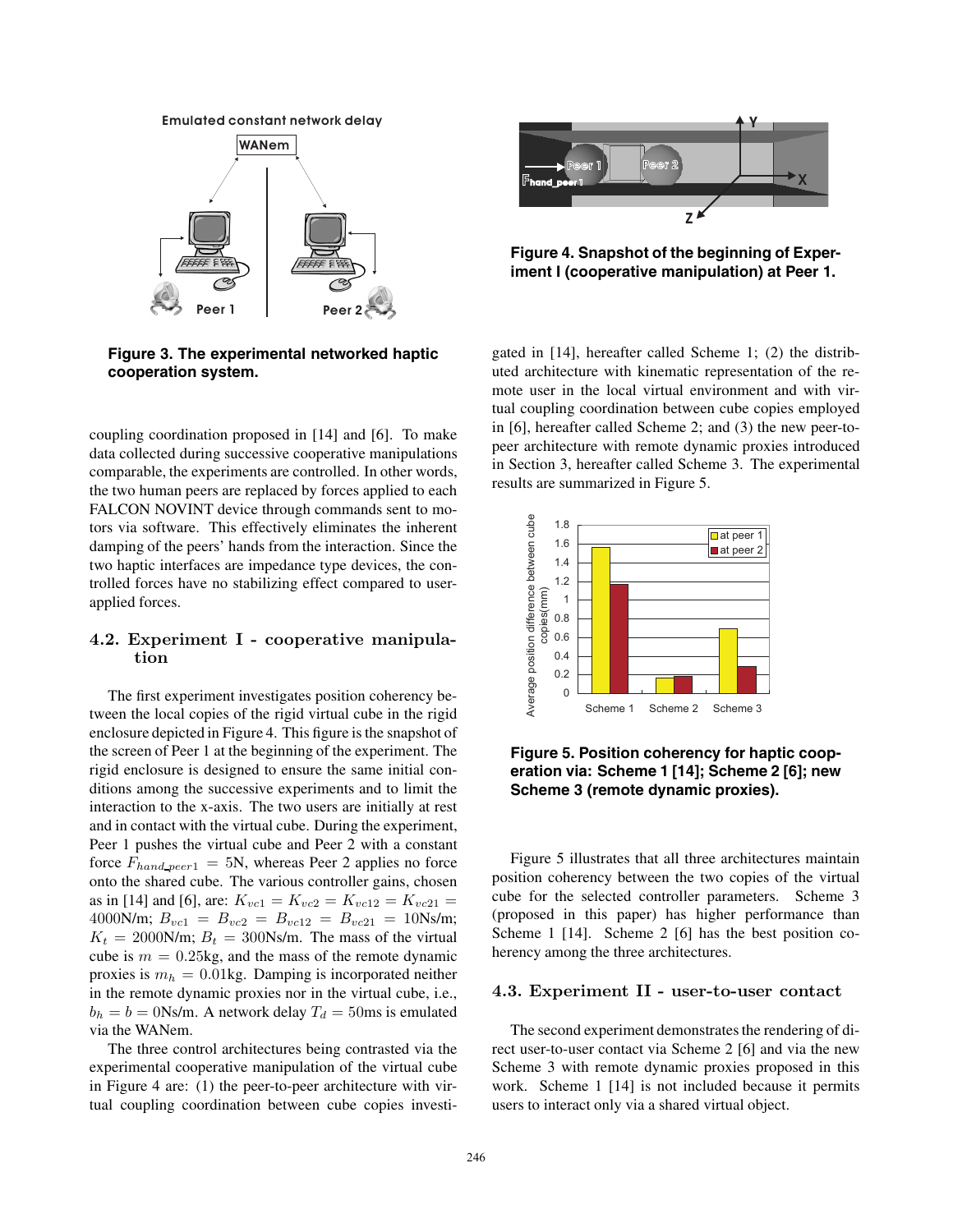Figure 6 is the snapshot of the screen of Peer 1 at the beginning of this second experiment. The two users are initially at rest and in contact with each other. During the experiment, Peer 1 pushes Peer 2 with constant force  $F_{hand\_peer1} = 3N$ , whereas Peer 2 applies no force onto Peer 1. The controller gains, chosen as in [6], are:  $K_{vc1} = K_{vc2} = K_{vc12} = K_{vc21} = 2000$ N/m;  $B_{vc1} =$  $B_{vc2} = B_{vc12} = B_{vc21} = 10$ Ns/m;  $K_t = 2000$ N/m;  $B_t =$ 10Ns/m. The mass of the virtual cube is  $m = 0.25$ kg, and the mass of the remote dynamic proxies is  $m_h = 0.01$ kg. Damping is incorporated neither in the remote dynamic proxies nor in the virtual cube, i.e.,  $b_h = b = 0$ Ns/m. A network delay  $T_d = 10$ ms is emulated via the WANem.



**Figure 6. Snapshot of the beginning of Experiment II (user-to-user contact) at Peer 1.**

The positions of the two peers and the forces they perceive are shown in Figure 7 for Scheme 2 [6], and in Figure 8 for Scheme 3 (the distributed architecture with remote dynamic proxies). Note in these figures that Scheme 2 renders intermittent contact, whereas Scheme 3 renders continuous and smooth contact. Hence, remote dynamic proxies improve users' perception of direct contact with peers.



**Figure 7. User-to-user contact rendered via the distributed architecture in [6].** *Kvc*<sup>1</sup> =  $K_{vc2} = K_{vc12} = K_{vc21} = 2000$ **N/m;**  $T_d = 10$ **ms.** 



**Figure 8. User-to-user contact rendered us**ing remote dynamic proxies.  $K_{vc1} = K_{vc2} =$  $K_{vc12} = K_{vc21} = 2000$ **N/m;**  $T_d = 10$ **ms.** 

To validate that remote dynamic proxies can be used to render stable user-to-user contact for larger network delay and higher contact stiffness, Experiment II is repeated for: (1) longer network delay  $T_d = 200$ ms (Figure 9); and (2) stiffer contact stiffness  $K_{vc1} = K_{vc2} = K_{vc12} = K_{vc21} =$ 4000N/m (Figure 10). For both these sets of parameters, the user-to-user interaction rendered via Scheme 2 [6] is unstable. In contrast, Figures 9 and 10 demonstrate that the two users perceive stable and smooth contact with their peer when the remote interaction is rendered via remote dynamic proxies.



**Figure 9. User-to-user contact rendered us**ing remote dynamic proxies.  $K_{vc1} = K_{vc2} =$  $K_{vc12} = K_{vc21} = 2000$ **N/m;**  $T_d = 200$ **ms.**